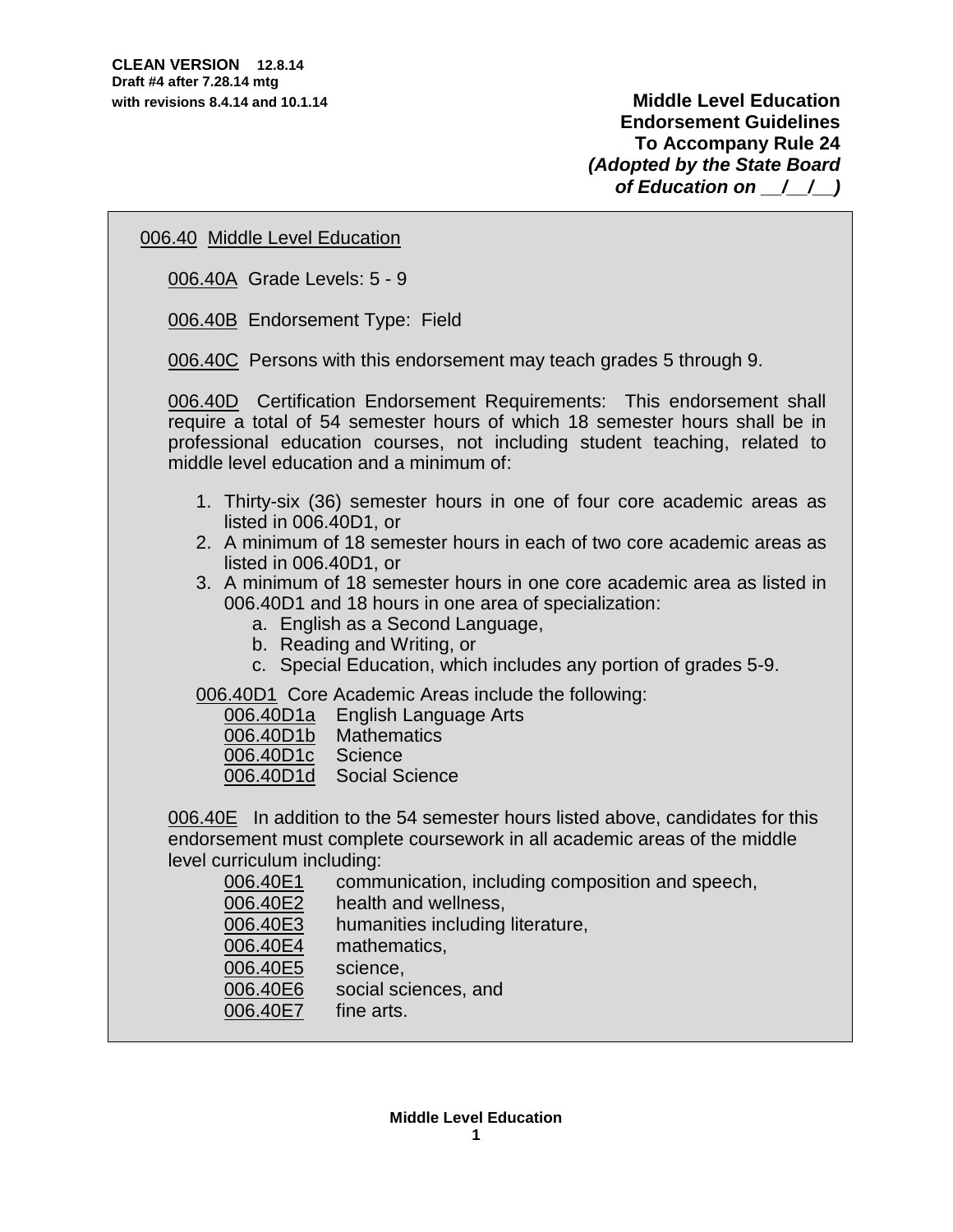006.40F Endorsement Program Requirements: Nebraska teacher education institutions offering this endorsement program must have on file, within the institution, a plan which identifies the courses and the course completion requirements which the institution utilizes to grant credit toward completion of this endorsement.

006.40F Effective September 1, 2016, an applicant will be required to submit a passing score as set forth in Appendix C for the applicable content test for the first-time placement of this endorsement on a Nebraska certificate or permit.

# *THE FOLLOWING ARE RECOMMENDED GUIDELINES FOR INCLUSION AS PART OF THE INSTITUTION'S PLAN UNDER THIS ENDORSEMENT.*

Through the courses identified in its plan, the institution must provide middle level teacher candidates with opportunities to demonstrate the dispositions and competencies required by the following guidelines.

**Standard 1:** Demonstrate knowledge and understanding of, and be able to teach the concepts, skills, and processes of the Nebraska Content Standards in the areas of reading/writing, mathematics, science, and social studies for grades five through nine and demonstrate knowledge of how these concepts, skills, and processes relate to the Nebraska Content Standards beyond the eighth grade in the areas of reading/writing, mathematics, science, and social studies.

## **Standard 2: Young Adolescent Development**

Middle level teacher candidates understand, use, and reflect on the major concepts, principles, theories, and research related to young adolescent development and use that knowledge in their practice. They demonstrate their ability to apply this knowledge when making curricular decisions, planning and implementing instruction, participating in middle level programs and practices, and providing healthy and effective learning environments for all young adolescents.

## Element 1. Knowledge of Young Adolescent Development:

Middle level teacher candidates demonstrate a comprehensive knowledge of young adolescent development. They use this understanding of the intellectual, physical, social, emotional, and moral characteristics, needs, and interests of young adolescents to create healthy, respectful, supportive, and challenging learning environments for all young adolescents, including those whose language and cultures are different from their own.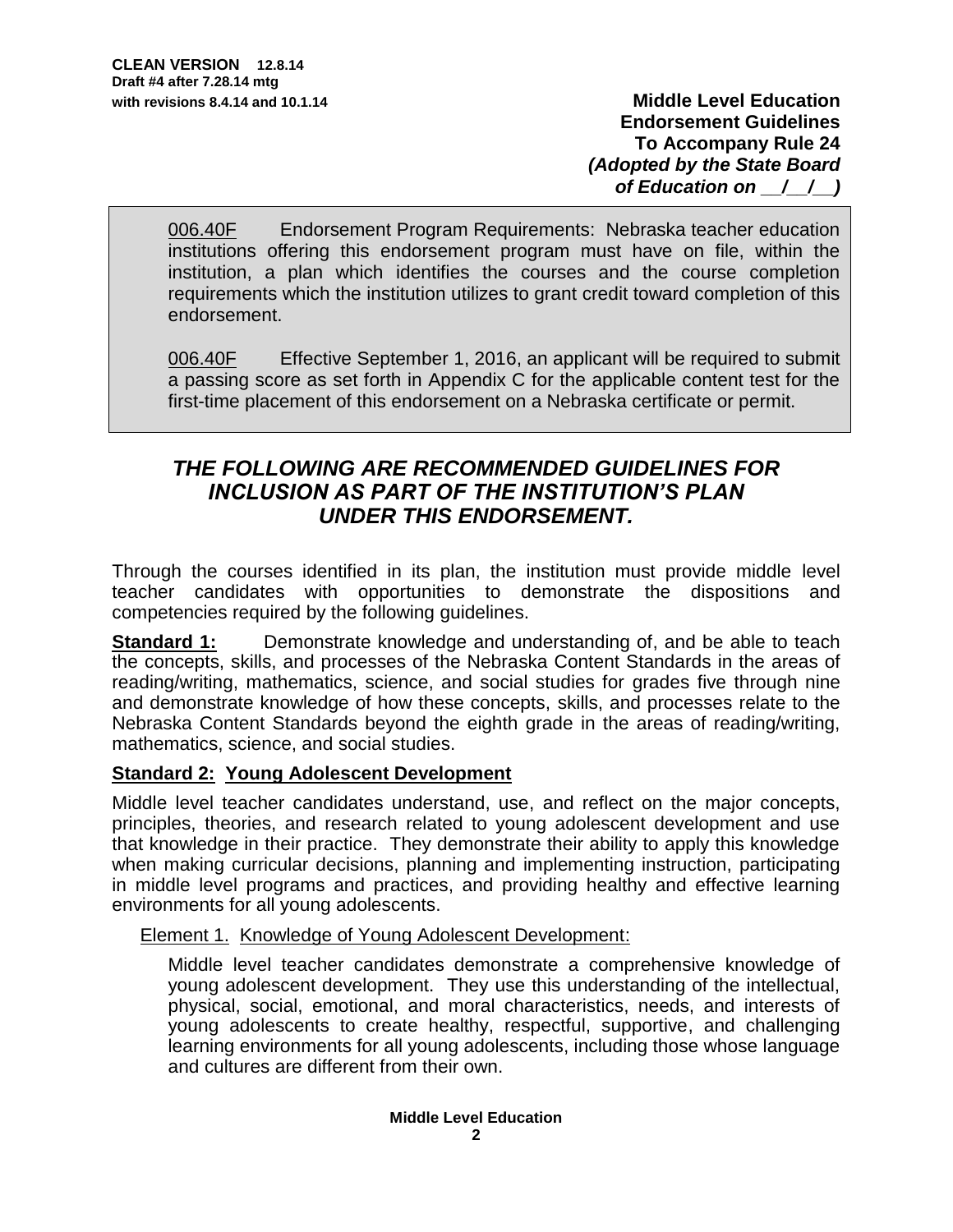### Element 2. Knowledge of the Implications of Diversity on Young Adolescent Development:

Middle level teacher candidates demonstrate their understanding of the implications of diversity on the development of young adolescents. They implement curriculum and instruction that is responsive to young adolescents' local, national, and international histories, language, and individual identities (e.g., race, ethnicity, culture, age, appearance, ability, socioeconomic status, etc.) and participate successfully in middle level practices that consider and celebrate the diversity of all young adolescents.

### Element 3. Implications of Young Adolescent Development for Middle Level Curriculum and Instruction:

Middle level teacher candidates use their knowledge of young adolescent development when planning and implementing middle level curriculum and when selecting and using instructional strategies.

## Element 4. Implications of Young Adolescent Development for Middle Level Programs and Practices:

Middle level teacher candidates apply their knowledge of young adolescent development when making decisions about their respective roles in creating and maintaining developmentally responsive learning environments. They demonstrate their ability to participate successfully in effective middle school organizational practices such as interdisciplinary team organization and advisory programs.

## **Standard 3: Middle Level Philosophy and School Organization**

Middle level teacher candidates understand the major concepts, principles, theories, and research underlying the philosophical foundations of developmentally responsive middle level programs and schools, and they work successfully within middle level organizational components.

## Element 1. Middle Level Philosophical Foundations:

Middle level teacher candidates demonstrate an understanding of the philosophical foundations of developmentally responsive middle level programs and schools.

## Element 2. Middle Level Organization and Best Practices:

Middle level teacher candidates utilize their knowledge of the effective components of middle level programs and schools to foster equitable educational practices and to enhance learning for all students (e.g., race, ethnicity, culture, age, appearance, ability, socioeconomic status, etc.) They demonstrate their ability to apply this knowledge and to function successfully within a variety of school organizational settings (e.g., grades K-8, 6-8, 7-12). Middle level teacher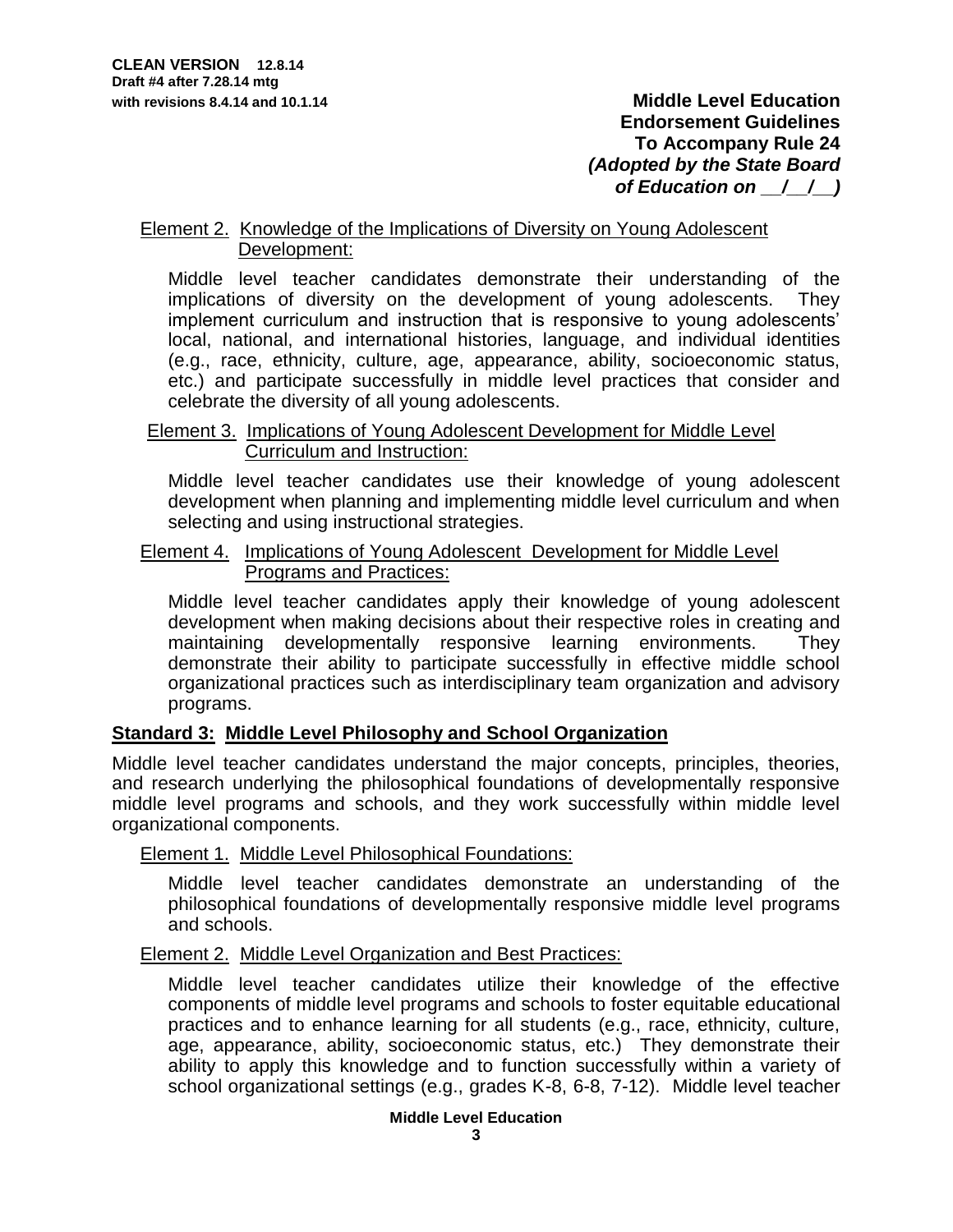candidates perform successfully in middle level programs and practices such as interdisciplinary teaming, advisory programs, flexible block schedules, and common teacher planning time.

## **Standard 4: Middle Level Curriculum**

Middle level teacher candidates understand and use the central concepts, standards, research, and structures of content to plan and implement curriculum that develops all young adolescents' competence in subject matter. They use their knowledge and available resources to design, implement, and evaluate challenging, developmentally responsive curriculum that results in meaningful learning outcomes. Middle level teacher candidates demonstrate their ability to assist all young adolescents in understanding the interdisciplinary nature of knowledge. They design and teach curriculum that is responsive to all young adolescents' local, national, and international histories, language, and individual identities (e.g., race, ethnicity, culture, age, appearance, ability, socioeconomic status, etc.)

Element 1. Subject Matter Content Knowledge:

Middle level teacher candidates demonstrate a depth and breadth of subject matter content knowledge in the subjects they teach (e.g., English/language arts, mathematics, science, social science). They incorporate information literacy skills and state-of-the-art technologies into teaching their subjects.

## Element 2. Middle Level Student Standards:

Middle level teacher candidates use their knowledge of local, state, and national standards to frame their teaching. They draw on their knowledge of these standards to design, implement, and evaluate developmentally responsive, meaningful, and challenging curriculum for all young adolescents.

### Element 3. Interdisciplinary Nature of Knowledge:

Middle level teacher candidates demonstrate the interdisciplinary nature of knowledge by helping all young adolescents make connections among subject areas. They facilitate relationships among content, ideas, interests, and experiences by developing and implementing relevant, challenging, integrative, and exploratory curriculum. They provide learning opportunities that enhance information literacy (e.g., critical thinking, problem solving, evaluation of information gained) in their specialty fields (e.g., mathematics, social studies, health).

### Element 4. Reading in the Content Area

Middle level teacher candidates plan, organize, deliver, and assess content area reading strategies, demonstrate techniques for content area and grade level appropriate vocabulary instruction, and develop essential, grade level, content specific comprehension strategies for reading complex text.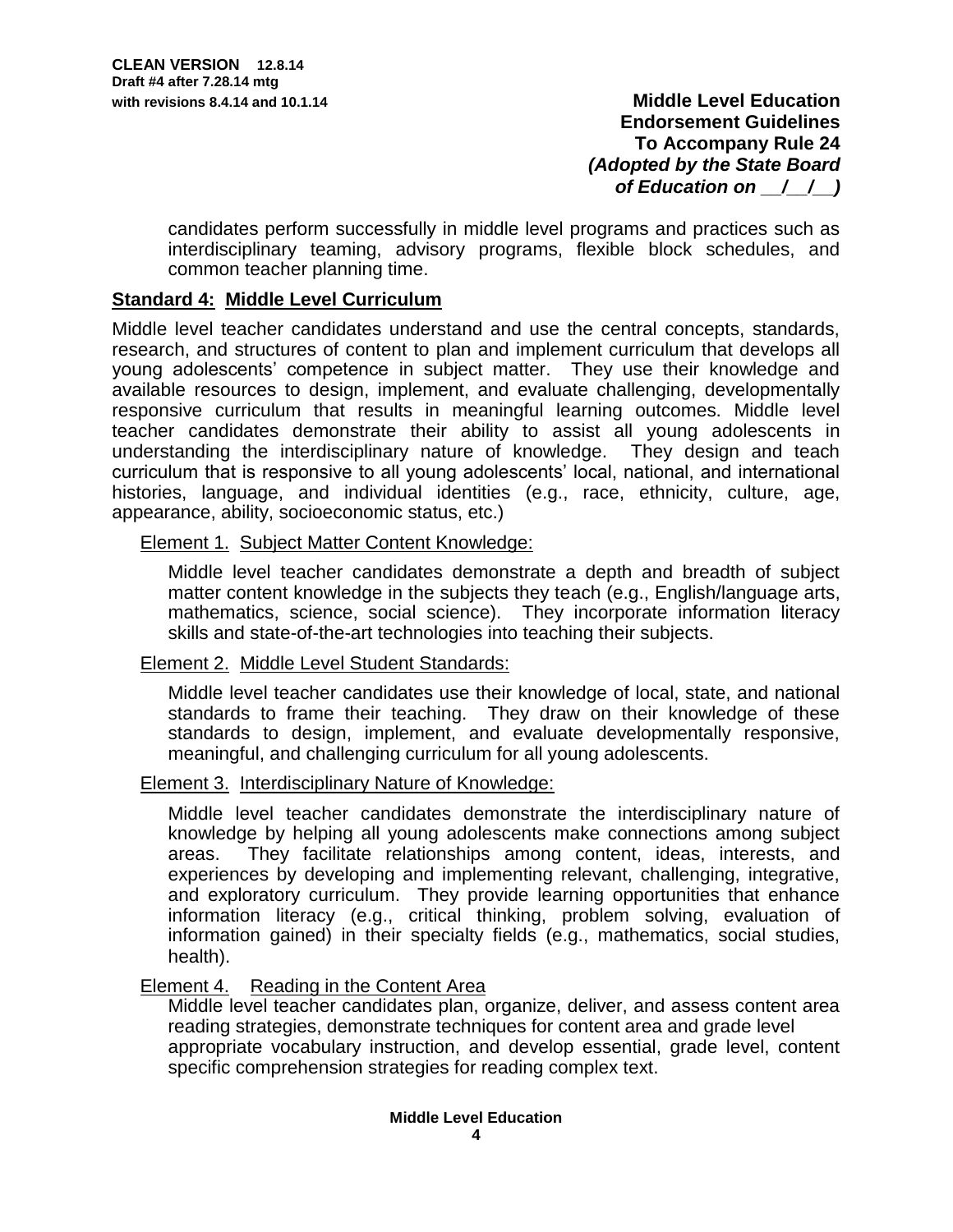### **Standard 5: Middle Level Instruction and Assessment**

Middle level teacher candidates understand, use, and reflect on the major concepts, principles, theories, and research related to data-informed instruction and assessment. They employ a variety of developmentally appropriate instructional strategies, literacy skills, and technologies to meet the learning needs of all young adolescents.

### Element 1. Content Pedagogy:

Middle level teacher candidates use their knowledge of instruction and assessment strategies that are especially effective in the subjects they teach.

### Element 2. Middle Level Instructional Strategies:

Middle level teacher candidates employ a wide variety of effective teaching, learning, and assessment strategies. They use instructional strategies and technologies in ways that encourage exploration, creativity, and information literacy skills (e.g., critical thinking, problem solving, evaluation of information gained) so that young adolescents are actively engaged in their learning. They use instruction that is responsive to young adolescents' local, national, and international histories, language, and individual identities (e.g., race, ethnicity, culture, age, appearance, ability, socioeconomic status, etc.)

### Element 3. Middle Level Assessment and Data-Informed Instruction:

Middle level teacher candidates develop and administer assessments and use them as formative and summative tools to create meaningful learning experiences by assessing prior learning, implementing effective lessons, reflecting on young adolescent learning, and adjusting instruction based on the knowledge gained.

### Element 4. Young Adolescent Motivation:

Middle level teacher candidates demonstrate their ability to motivate all young adolescents and facilitate their learning through a wide variety of developmentally responsive materials and resources (e.g., technology, manipulative materials, information literacy skills, contemporary media). They establish equitable, caring, and productive learning environments for all young adolescents.

Middle Level candidates must have opportunities to demonstrate the following competencies in their selected core content area(s):

## **1. English Language Arts**

## Standard 1. Content Knowledge

Candidates demonstrate knowledge of English language arts subject matter content that specifically includes literature and multimedia texts as well as knowledge of the nature of young adolescents as readers.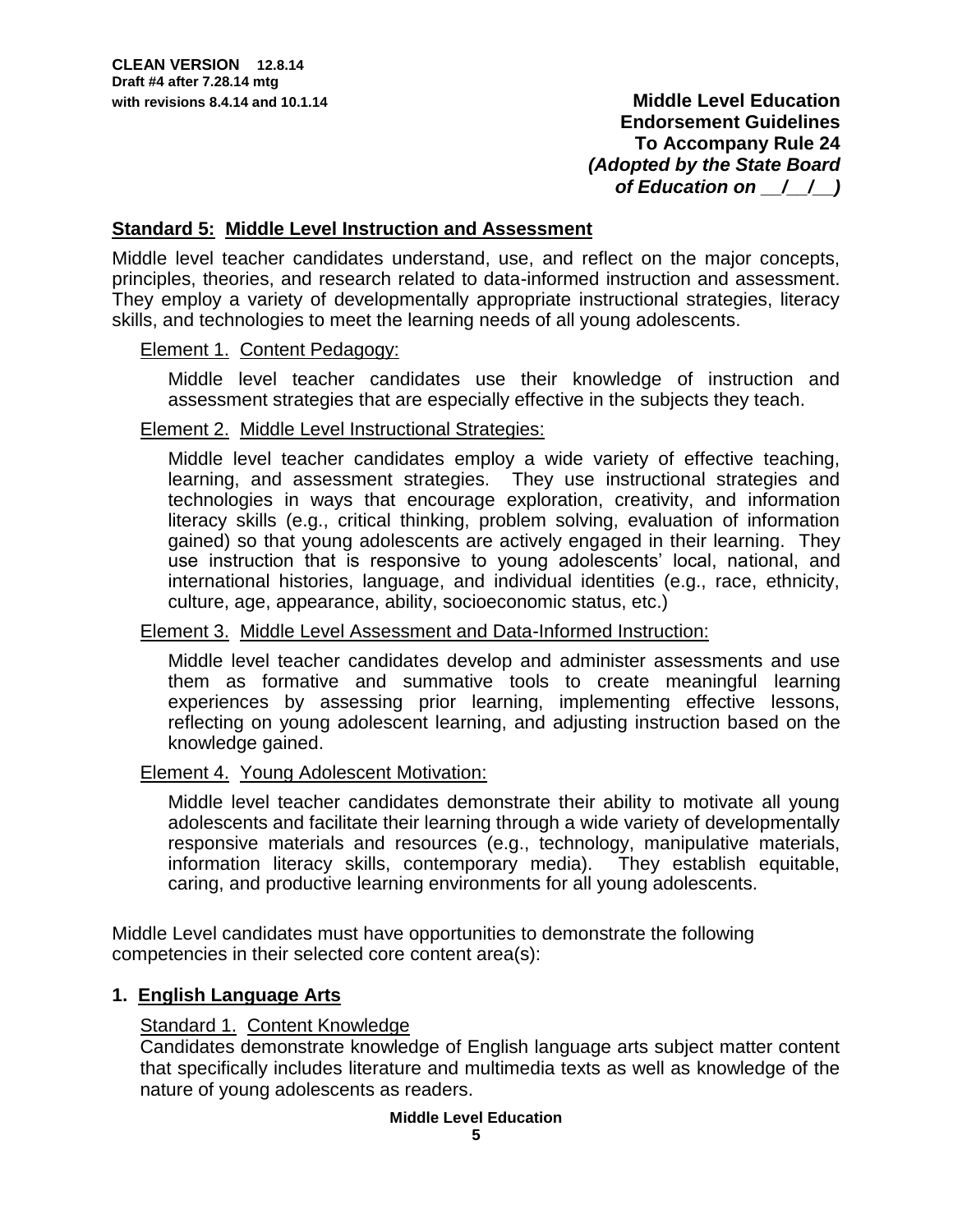Element 1: Candidates are knowledgeable about texts—print and nonprint texts, classic texts and contemporary texts, including young adult that represent a range of world literatures, historical traditions, genres, and the experiences of different genders, ethnicities, and social classes; they are able to use literary theories to interpret and critique a range of texts. Element 2: Candidates are knowledgeable about how young adolescents read texts and make meaning through interaction with media environments.

## Standard 2. Content Knowledge

Candidates demonstrate knowledge of English language arts subject matter content that specifically includes language and writing as well as knowledge of young adolescents as language users.

Element 1. Candidates can compose a range of formal and informal texts taking into consideration the interrelationships among form, audience, context, and purpose; candidates understand that writing is a recursive process; candidates can use contemporary technologies and/or digital media to compose multimodal discourse.

**Element 2.** Candidates know the conventions of English language as they relate to various rhetorical situations (grammar, usage, and mechanics); they understand the concept of dialect and are familiar with relevant grammar systems (e.g., descriptive and prescriptive); they understand principles of language acquisition; they recognize the influence of English language history on ELA content; and they understand the impact of language on society.

Element 3. Candidates are knowledgeable about how young adolescents compose texts and make meaning through interaction with media environments.

Standard 3. Content Pedagogy: Planning Literature and Reading Instruction in English Language Arts

Candidates plan instruction and design assessments for reading and the study of literature to promote learning for all students.

Element 1. Candidates use their knowledge of theory, research, and practice in English Language Arts to plan standards-based, coherent and relevant learning experiences utilizing a range of different texts—across genres, periods, forms, authors, cultures, and various forms of media and instructional strategies that are motivating and accessible to all young adult students, including English language learners, students with special needs, students from diverse language and learning backgrounds, those designated as high achieving, and those at risk of failure.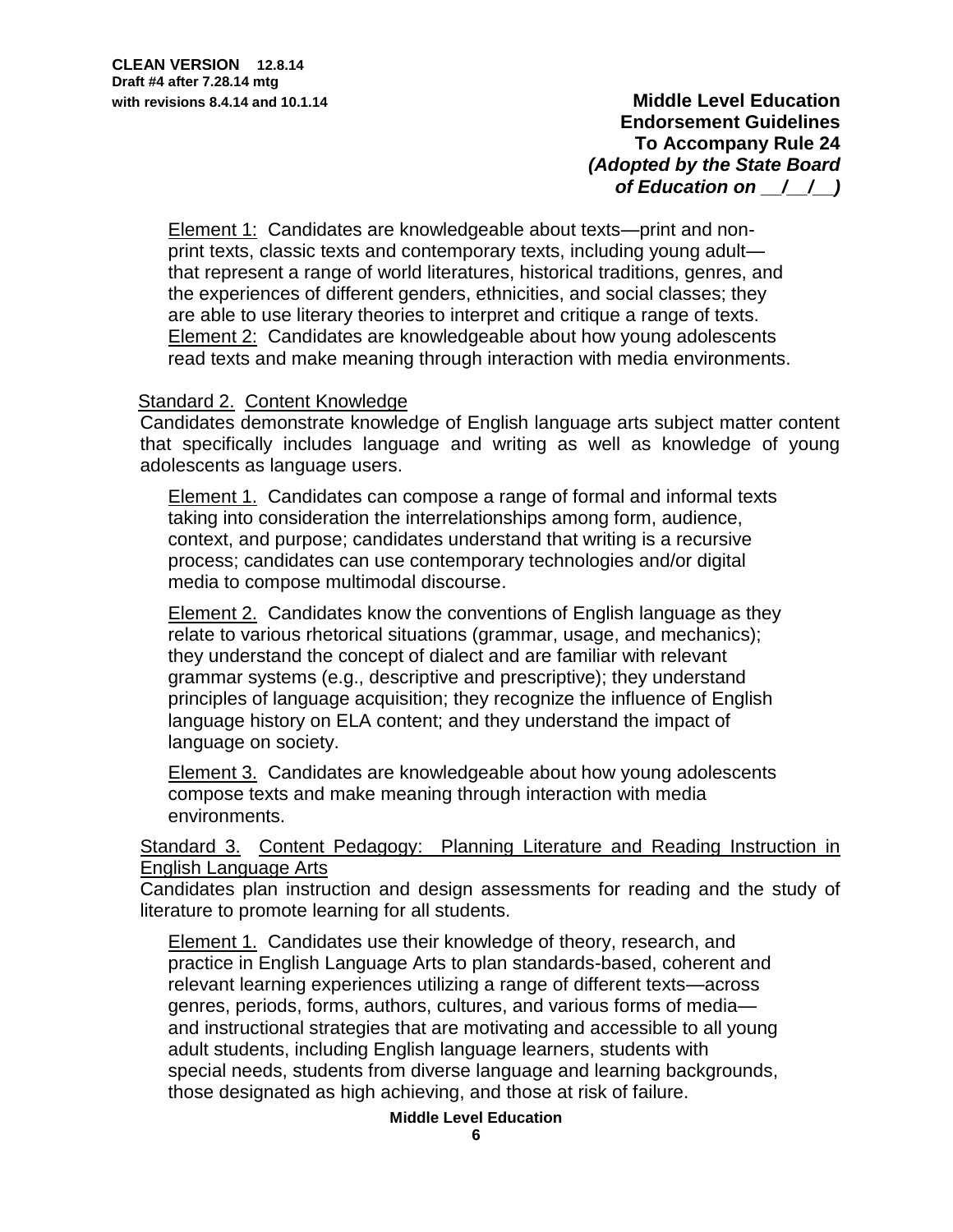Element 2. Candidates design a range of authentic assessments (e.g., formal and informal, formative and summative) of reading and literature that demonstrate an understanding of how learners develop and that address interpretive, critical, and evaluative abilities in reading, writing, speaking, listening, viewing, and presenting.

Element 3. Candidates plan standards-based, coherent and relevant learning experiences in reading that reflect knowledge of current theory and research about the teaching and learning of reading and that utilize individual and collaborative approaches and a variety of reading strategies.

Element 4. Candidates design or knowledgeably select appropriate reading assessments that inform instruction by providing data about student interests, reading proficiencies, and reading processes.

Element 5. Candidates plan instruction that incorporates knowledge of language—structure, history, and conventions—to facilitate students' comprehension and interpretation of print and non-print texts.

Element 6. Candidates plan instruction which, when appropriate, reflects curriculum integration and incorporates interdisciplinary teaching methods and materials.

## Standard 4. Content Pedagogy: Planning Writing and Composition Instruction in English Language Arts.

Candidates plan instruction and design assessments for composing texts (i.e., oral, written, and visual) to promote learning for all students.

Element 1. Candidates use their knowledge of theory, research, and practice in English Language Arts to plan standards-based, coherent and relevant composing experiences that utilize individual and collaborative approaches and contemporary technologies and reflect an understanding of writing processes and strategies in different genres for a variety of purposes and audiences.

Element 2. Candidates design a range of assessments for young adolescent students that promote their development as writers, are appropriate to the writing task, and are consistent with current research and theory. Candidates are able to respond to student writing in process and to finished texts in ways that engage students' ideas and encourage their growth as writers over time.

**Element 3.** Candidates design instruction related to the strategic use of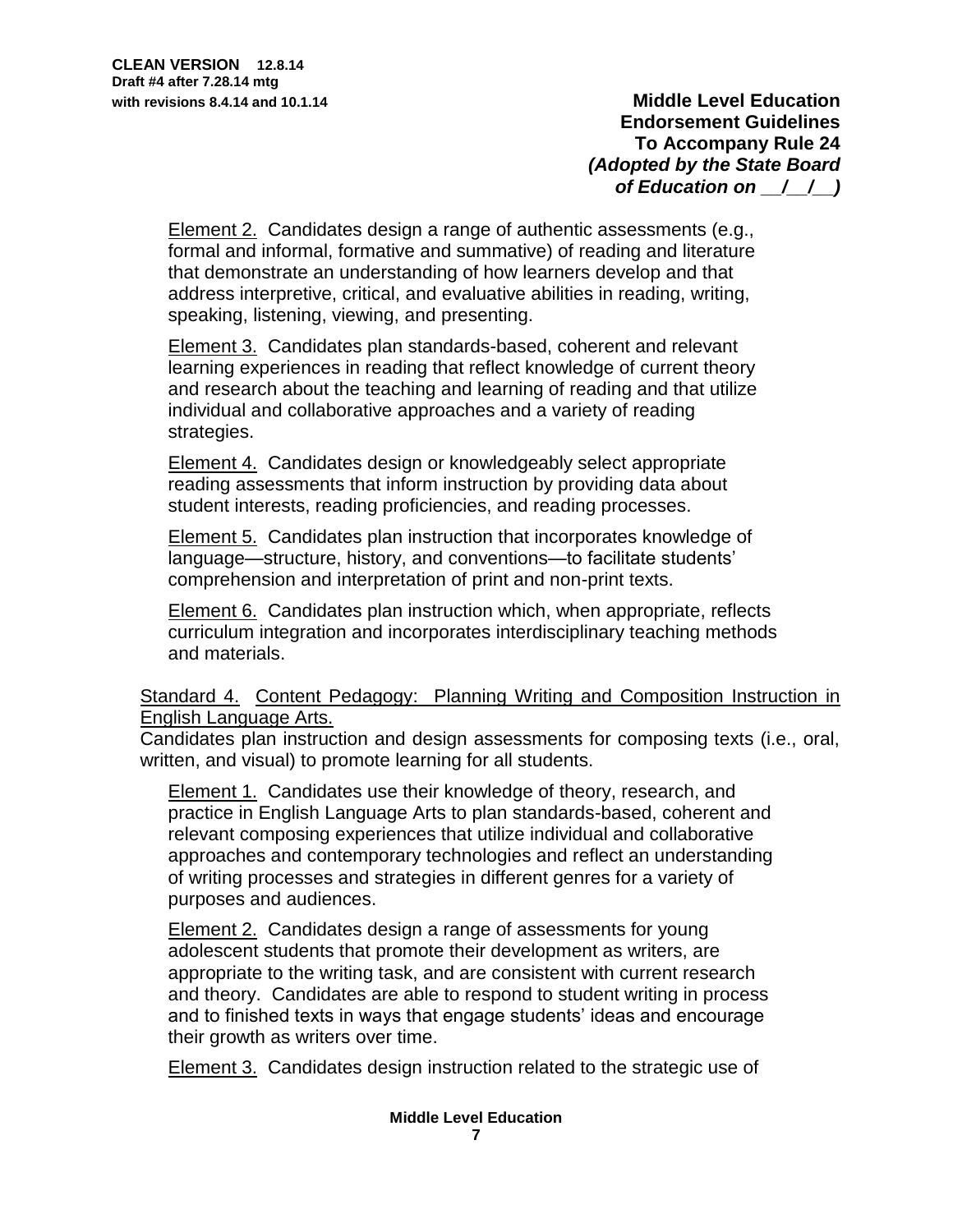language conventions (grammar, usage, and mechanics) in the context of young adolescent students' writing for different audiences, purposes, and modalities.

Element 4. Candidates design instruction that incorporates young adolescent students' home and community languages to enable skillful control over their rhetorical choices and language practices for a variety of audiences and purposes.

## Standard 5. Learners and Learning: Implementing English Language Arts **Instruction**

Candidates plan, implement, assess, and reflect on research-based instruction that increases motivation and active student engagement, builds sustained learning of English Language Arts, and responds to diverse students' context-based needs.

Element 1. Candidates plan and implement instruction based on English Language Arts curricular requirements and standards, school and community contexts, and knowledge about students' linguistic and cultural backgrounds.

Element 2. Candidates use data about their students' individual differences, identities, and funds of knowledge for literacy learning to create inclusive learning environments that contextualize curriculum and instruction and help all students participate actively in their own learning in English Language Arts.

Element 3. Candidates differentiate instruction based on students' selfassessments and formal and informal assessments of learning in English Language Arts; candidates communicate with students about their performances in ways that actively involve them in their own learning.

Element 4. Candidates select, create, and use a variety of instructional strategies and teaching resources, including contemporary technologies and digital media, consistent with what is currently known about young adolescent student learning in English Language Arts.

## Standard 6. Professional Knowledge and Skills

Candidates demonstrate knowledge of how theories and research about social justice, diversity, equity, student identities, and schools as institutions can enhance young adolescent students' opportunities to learn in English Language Arts.

Element 1. Candidates plan and implement English language arts and literacy instruction that promotes social justice and critical engagement with complex issues related to maintaining a diverse, inclusive, and equitable society.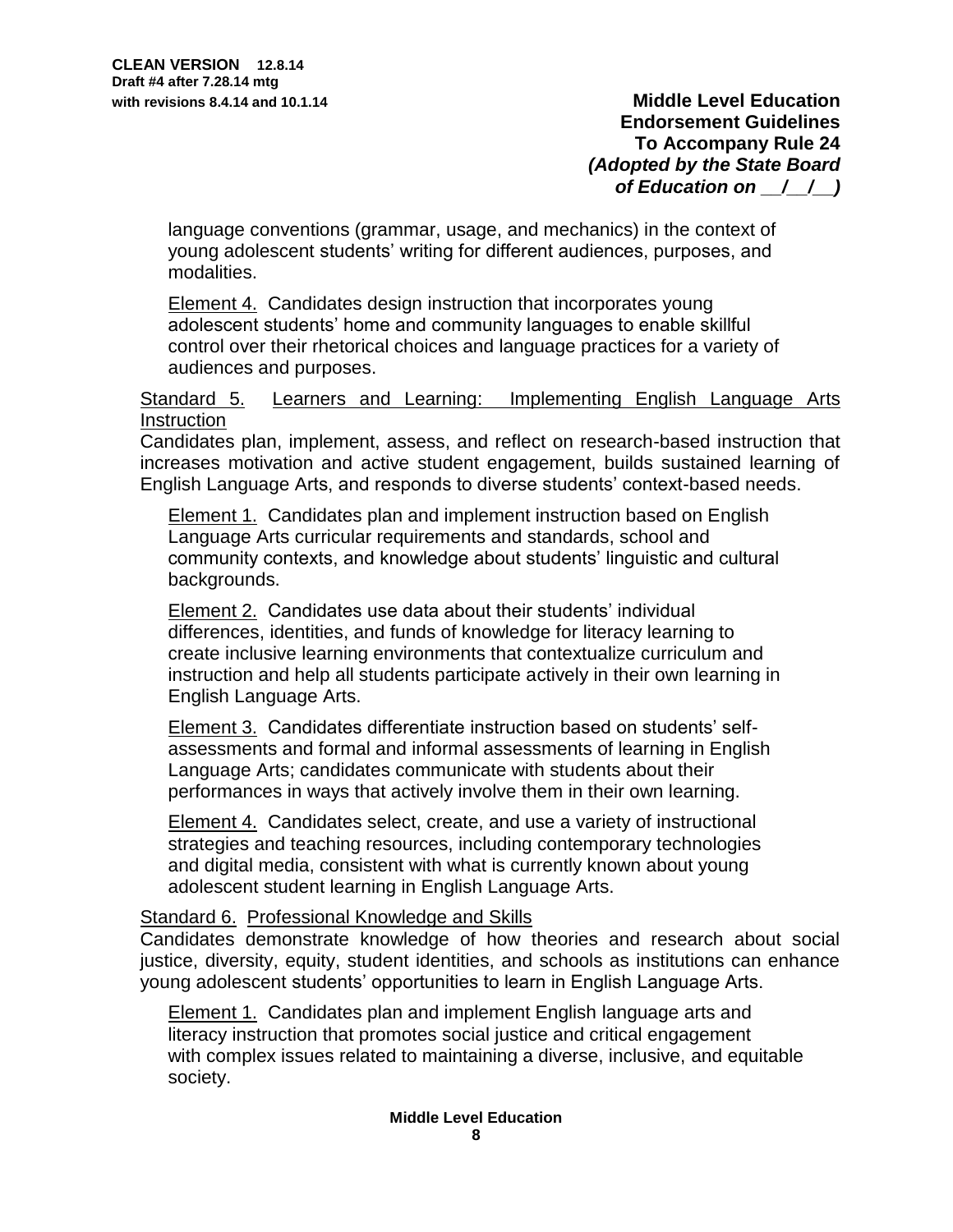Element 2. Candidates use knowledge of theories and research to plan instruction responsive to young adolescent students' local, national and international histories, individual identities (e.g., race, ethnicity, age, appearance, abilities, socioeconomic status, community environment, etc.), and languages as they affect students' opportunities to learn in English Language Arts.

# Standard 7. Professional Knowledge and Skills

Candidates are prepared to interact knowledgeably with students, families, and colleagues based on social needs and institutional roles, engage in leadership and/or collaborative roles in English Language Arts professional learning communities, and actively develop as a professional educator.

Element 1. Candidates model literate and ethical practices in English Language Arts teaching, and engage in/reflect on a variety of experiences related to English Language Arts.

Element 2. Candidates engage in and reflect on a variety of experiences related to English Language Arts that demonstrate understanding of and readiness for leadership, collaboration, ongoing professional development, and community engagement.

## **2. Mathematics**

### Standard 1. Content Knowledge

Effective teachers of middle grades mathematics demonstrate and apply knowledge of major mathematics concepts, algorithms, procedures, connections, and applications within and among mathematical content domains.

Element 1. Demonstrate and apply knowledge of major mathematics concepts, algorithms, procedures, applications in varied contexts, and connections within and among mathematical domains (Number, Algebra, Geometry, Trigonometry, Statistics, Probability, and Calculus) as outlined in the *NCTM CAEP Mathematics Content for Middle Grades*.

### Standard 2. Mathematical Practices

Effective teachers of middle grades mathematics solve problems, represent mathematical ideas, reason, prove, use mathematical models, attend to precision, identify elements of structure, generalize, engage in mathematical communication, and make connections as essential mathematical practices. They understand that these practices intersect with mathematical content and that understanding relies on the ability to demonstrate these practices within and among mathematical domains and in their teaching.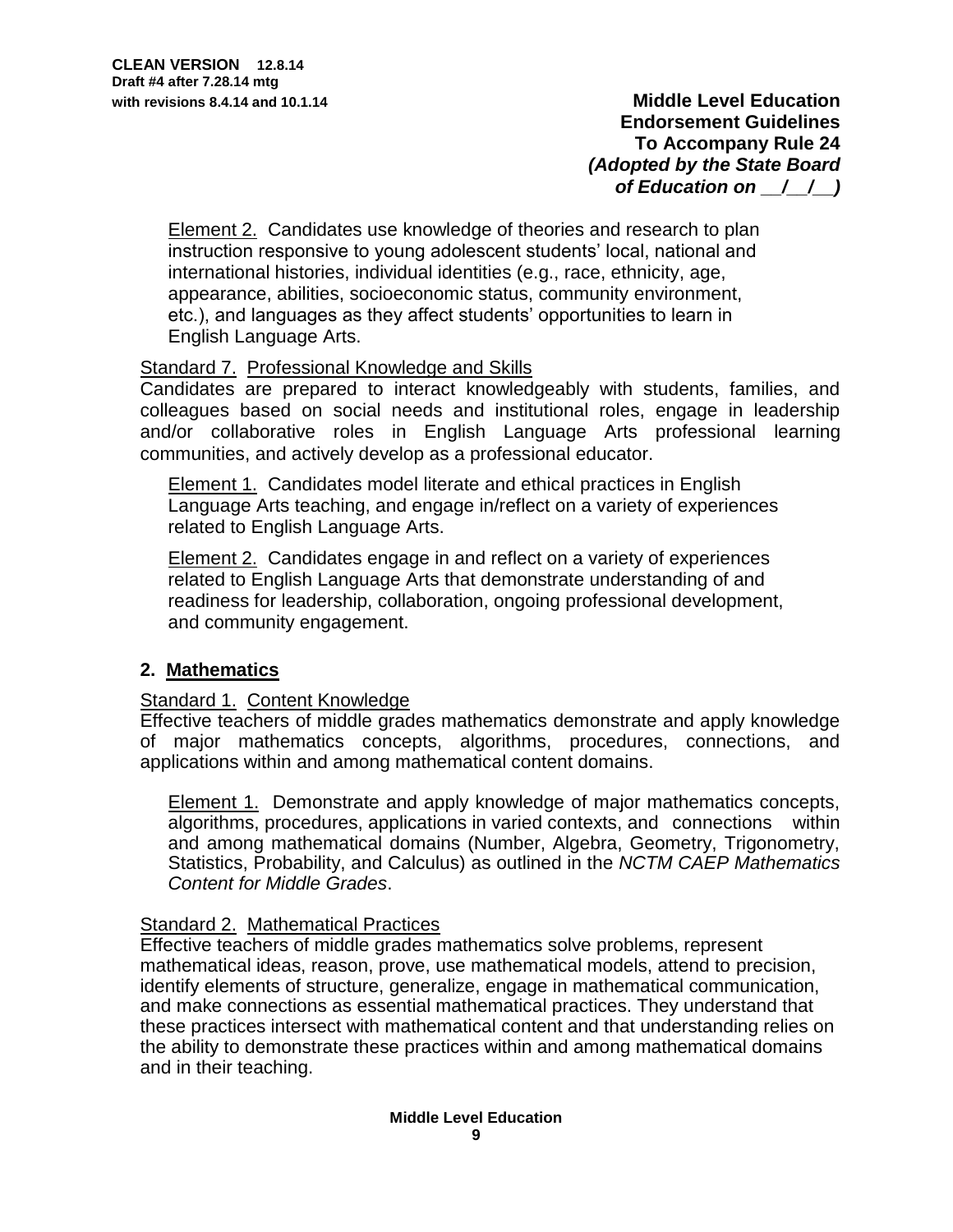Element 1. Use problem solving to develop conceptual understanding, make sense of a wide variety of problems and persevere in solving them, apply and adapt a variety of strategies in solving problems confronted within the field of mathematics and other contexts, and formulate and test conjectures in order to frame generalizations.

Element 2. Reason abstractly, reflectively, and quantitatively with attention to units, constructing viable arguments and proofs, and critiquing the reasoning of others; represent and model generalizations using mathematics; recognize structure and express regularity in patterns of mathematical reasoning; use multiple representations to model and describe mathematics; and utilize appropriate mathematical vocabulary and symbols to communicate mathematical ideas to others.

**Element 3. Formulate, represent, analyze, and interpret mathematical** models derived from real-world contexts or mathematical problems.

Element 4. Organize mathematical thinking and use the language of mathematics to express ideas precisely, both orally and in writing to multiple audiences.

Element 5. Demonstrate the interconnectedness of mathematical ideas and how they build on one another and recognize and apply mathematical connections among mathematical ideas and across various content areas and real-world contexts.

Element 6. Model how the development of mathematical understanding within and among mathematical domains intersects with the mathematical practices of problem solving, reasoning, communicating, connecting, and representing.

### Standard 3. Content Pedagogy

Effective teachers of middle grades mathematics apply knowledge of curriculum standards for mathematics and their relationship to student learning within and across mathematical domains. They incorporate research-based mathematical experiences and include multiple instructional strategies and mathematics-specific technological tools in their teaching to develop all students' mathematical understanding and proficiency. They provide students with opportunities to do mathematics – talking about it and connecting it to both theoretical and real-world contexts. They plan, select, implement, interpret, and use formative and summative assessments for monitoring student learning, measuring student mathematical understanding, and informing practice.

**Element 1.** Apply knowledge of curriculum standards for middle grades mathematics and their relationship to student learning within and across mathematical domains.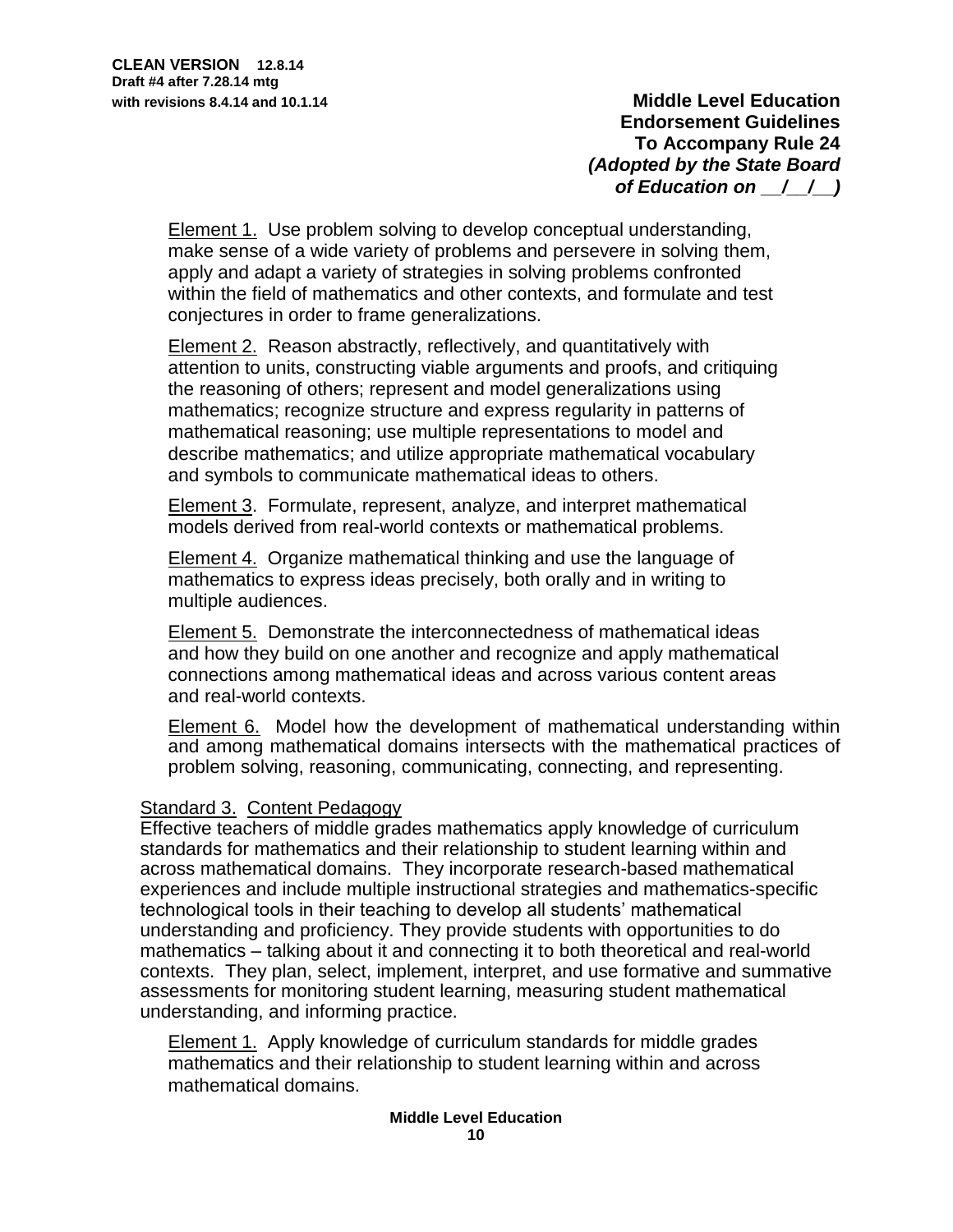Element 2. Analyze and consider research in planning for and leading students in rich mathematical learning experiences.

Element 3. Plan lessons and units that incorporate a variety of strategies, differentiated instruction for diverse populations, and mathematics-specific and instructional technologies in building all students' conceptual understanding and procedural proficiency.

Element 4. Provide students with opportunities to communicate about mathematics and make connections among mathematics, other content areas, everyday life, and the workplace.

Element 5. Implement techniques related to student engagement and communication including selecting high quality tasks, guiding mathematical discussions, identifying key mathematical ideas, identifying and addressing student misconceptions, and employing a range of questioning strategies.

Element 6. Plan, select, implement, interpret, and use formative and summative assessments to inform instruction by reflecting on mathematical proficiencies essential for all students.

Element 7. Monitor students' progress, make instructional decisions, and measure students' mathematical understanding and ability using formative and summative assessments.

Standard 4. Mathematical Learning Environment

Effective teachers of middle grades mathematics exhibit knowledge of preadolescent and adolescent learning, development, and behavior. They use this knowledge to plan and create sequential learning opportunities grounded in mathematics education research where students are actively engaged in the mathematics they are learning and building from prior knowledge and skills. They demonstrate a positive disposition toward mathematical practices and learning, include culturally relevant perspectives in teaching, and demonstrate equitable and ethical treatment of and high expectations for all students. They use instructional tools such as manipulatives, digital tools, and virtual resources to enhance learning while recognizing the possible limitations of such tools.

Element 1. Exhibit knowledge of pre-adolescent and adolescent learning, development, and behavior and demonstrate a positive disposition toward mathematical processes and learning.

Element 2. Plan and create developmentally appropriate, sequential, and challenging learning opportunities grounded in mathematics education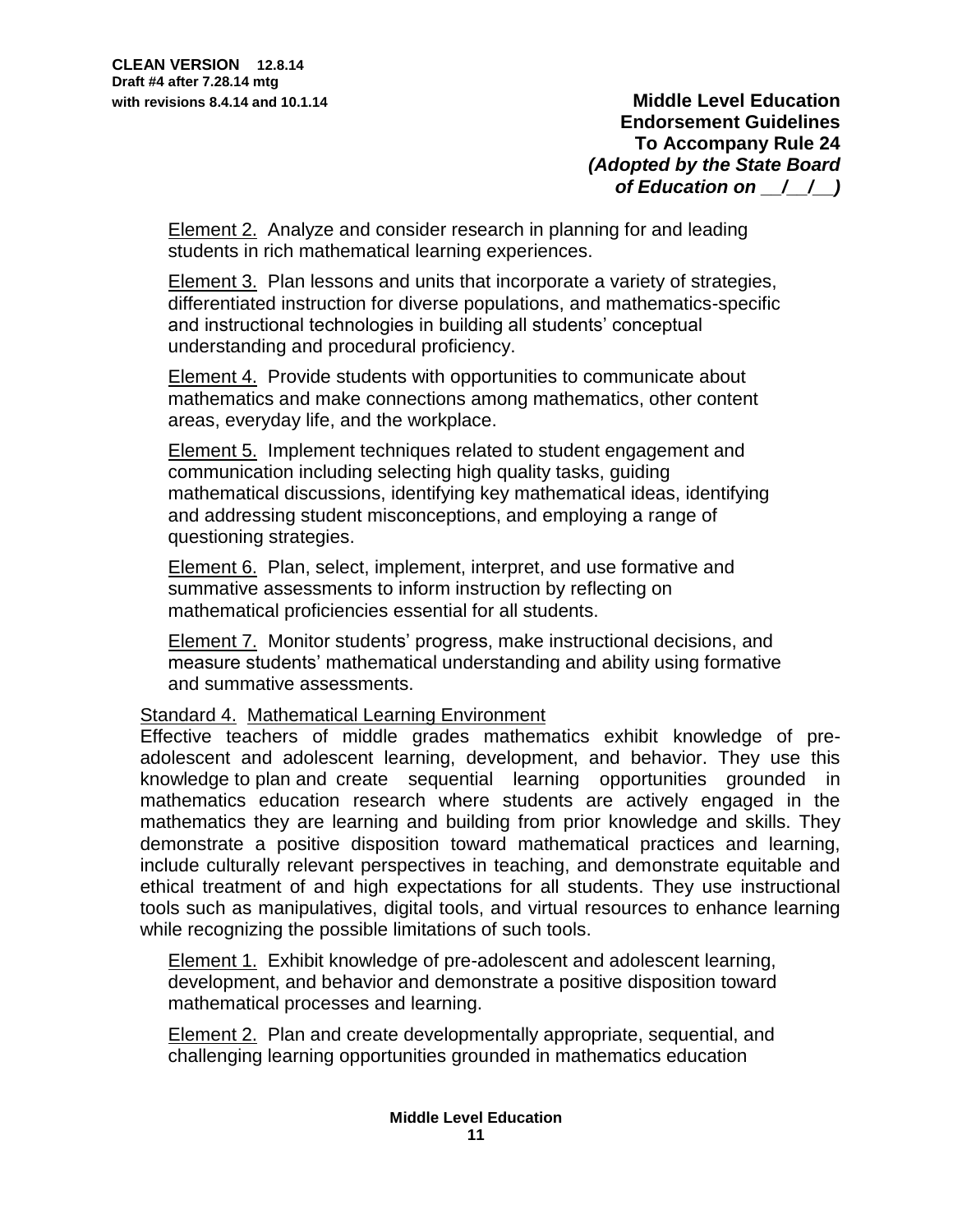research in which students are actively engaged in building new knowledge from prior knowledge and experiences.

Element 3. Incorporate knowledge of individual differences and the cultural and language diversity that exists within classrooms and include culturally relevant perspectives as a means to motivate and engage students.

Element 4. Demonstrate equitable and ethical treatment of and high expectations for all students.

Element 5. Apply mathematical content and pedagogical knowledge to select and use instructional tools such as manipulatives and physical models, drawings, virtual environments, spreadsheets, presentation tools, and mathematics-specific technologies (e.g., graphing tools and interactive geometry software); and make sound decisions about when such tools enhance teaching and learning, recognizing both the insights to be gained and possible limitations of such tools.

### Standard 5. Impact on Student Learning

Effective teachers of middle grades mathematics provide evidence demonstrating that as a result of their instruction, middle grades students' conceptual understanding, procedural fluency, strategic competence, adaptive reasoning, and application of major mathematics concepts in varied contexts have increased. These teachers support the continual development of a positive disposition toward mathematics. They show that new student mathematical knowledge has been created as a consequence of their ability to engage students in mathematical experiences that are developmentally appropriate, require active engagement, and include mathematics-specific technology in building new knowledge.

Element 1. Verify that middle grades students demonstrate conceptual understanding; procedural fluency; the ability to formulate, represent, and solve problems; logical reasoning and continuous reflection on that reasoning; productive disposition toward mathematics; and the application of mathematics in a variety of contexts within major mathematical domains.

Element 2. Engage students in developmentally appropriate mathematical activities and investigations that require active engagement and include mathematics-specific technology in building new knowledge.

Element 3. Collect, organize, analyze, and reflect on diagnostic, formative, and summative assessment evidence and determine the extent to which students' mathematical proficiencies have increased as a result of their instruction.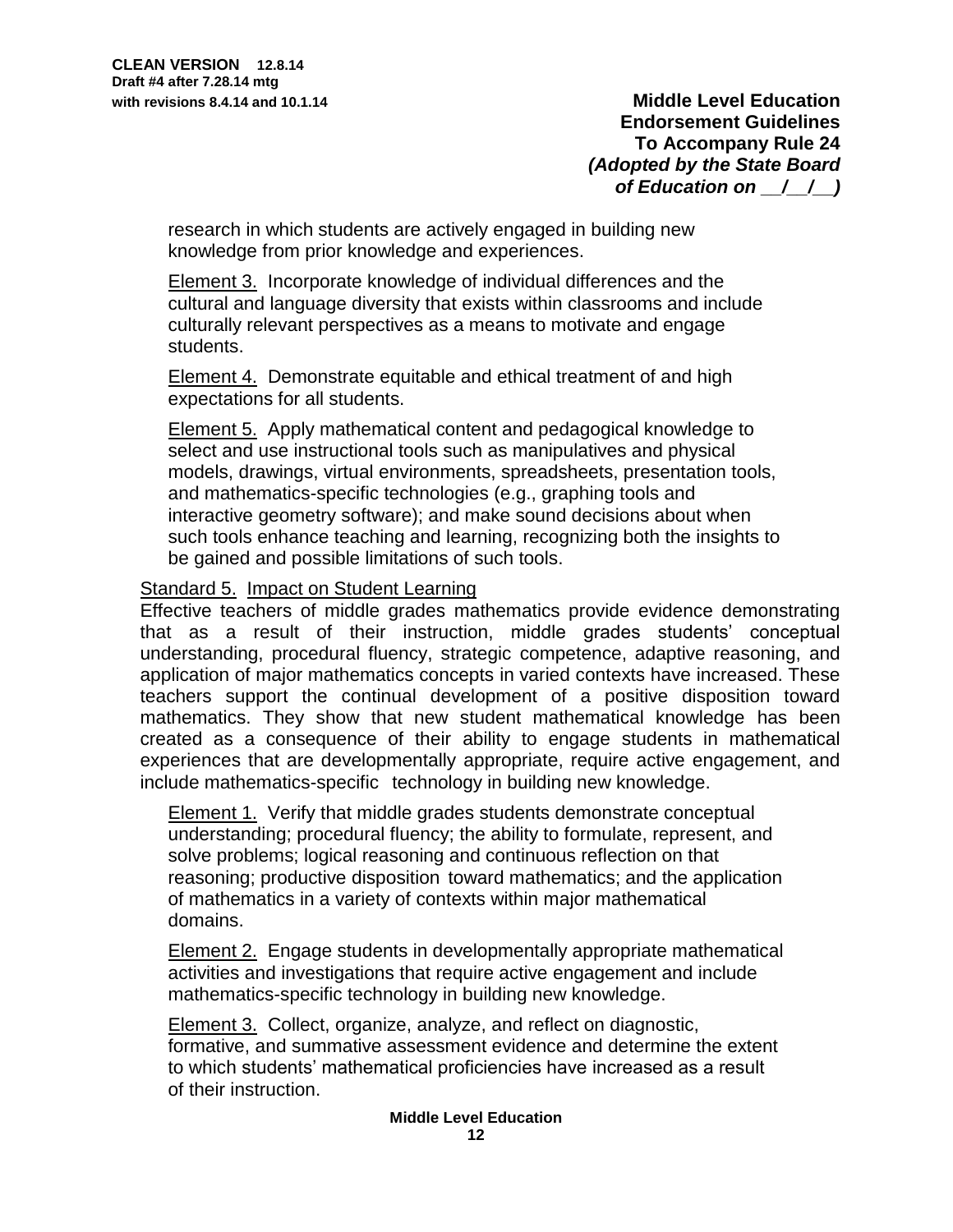## Standard 6. Professional Knowledge and Skills

Effective teachers of middle grades mathematics are lifelong learners and recognize that learning is often collaborative. They participate in professional development experiences specific to mathematics and mathematics education, draw upon mathematics education research to inform practice, continuously reflect on their practice, and utilize resources from professional mathematics organizations.

Element 1. Take an active role in their professional growth by participating in professional development experiences that directly relate to the learning and teaching of mathematics.

Element 2. Engage in continuous and collaborative learning that draws upon research in mathematics education to inform practice; enhance learning opportunities for all students' mathematical knowledge development; involve colleagues, other school professionals, families, and various stakeholders; and advance their development as a reflective practitioner.

Element 3. Utilize resources from professional mathematics education organizations such as print, digital, and virtual resources/collections.

# **3. Science**

# Standard 1. Content Knowledge

Effective teachers of science understand and articulate the knowledge and practices of contemporary science. They interrelate and interpret important concepts, ideas, and applications in their fields of licensure.

Element 1. Understand the major concepts, principles, theories, laws, and interrelationships of their fields of licensure and supporting fields as recommended by the National Science Teachers Association.

**Element 2.** Understand the central concepts of the supporting disciplines and the supporting role of science-specific technology.

Element 3. Show an understanding of state and national curriculum standards and their impact on the content knowledge necessary for teaching middle level students.

## Standard 2. Content Pedagogy

Effective teachers of science understand how students learn and develop scientific knowledge. They use scientific inquiry to develop this knowledge for all students.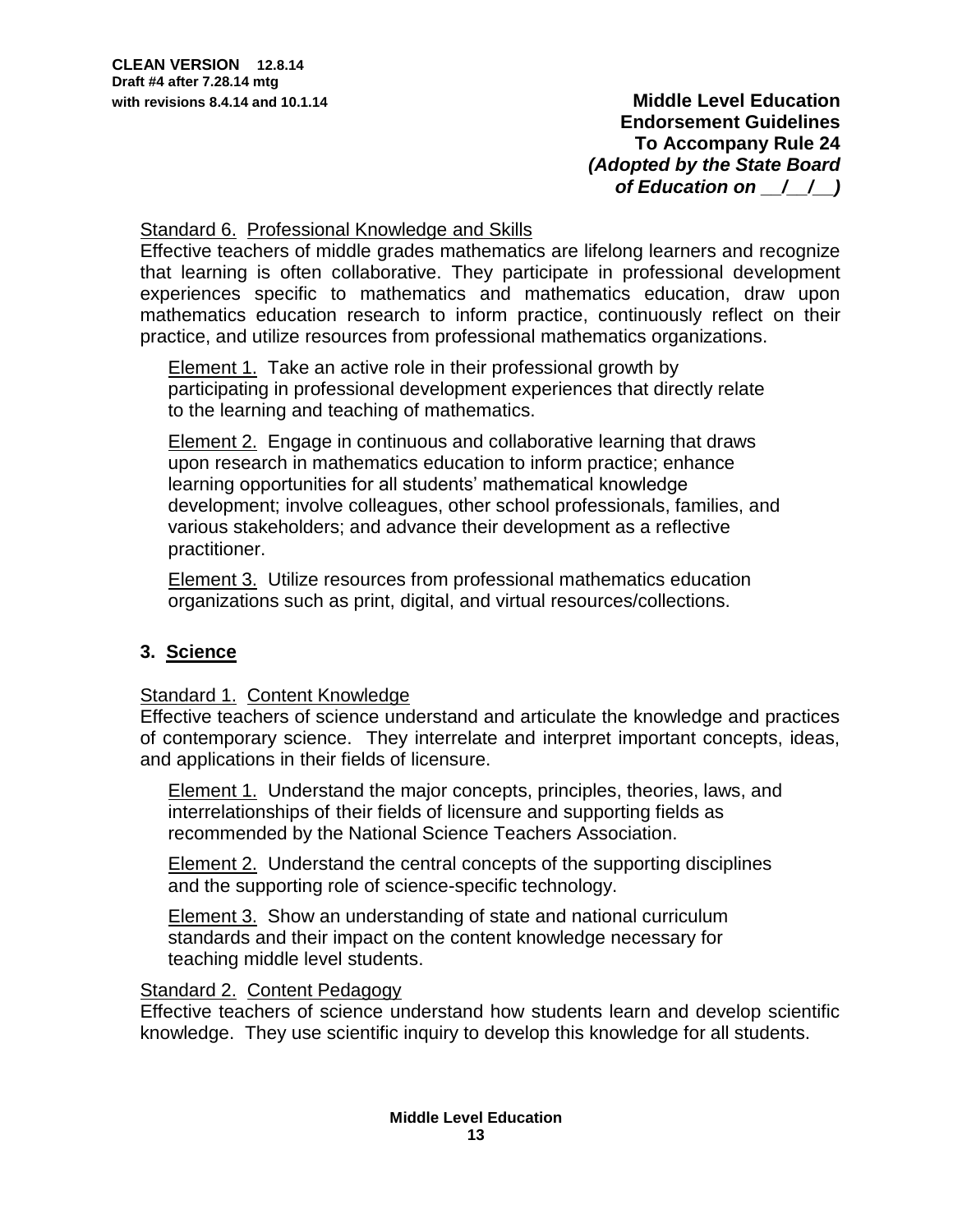Element 1. Plan multiple lessons using a variety of inquiry approaches that demonstrate their knowledge and understanding of how all students learn science.

Element 2. Include active inquiry lessons where students collect and interpret data in order to develop and communicate concepts and understand scientific processes, relationships and natural patterns from empirical experiences. Applications of science-specific technology are included in the lessons when appropriate.

Element 3. Design instruction and assessment strategies that confront and address naïve concepts/preconceptions.

## Standard 3. Learning Environments

Effective teachers of science are able to plan for engaging all students in science learning by setting appropriate goals that are consistent with knowledge of how students learn science and are aligned with state and national standards. The plans reflect the nature and social context of science, inquiry, and appropriate safety considerations. Candidates design and select learning activities, instructional settings, and resources—including science-specific technology, to achieve those goals; and they plan fair and equitable assessment strategies to evaluate if the learning goals are met.

Element 1. Use a variety of strategies that demonstrate the candidates' knowledge and understanding of how to select the appropriate teaching and learning activities – including laboratory or field settings and applicable instruments and/or technology – to allow access so that all students learn. These strategies are inclusive and motivating for all students.

Element 2. Develop lesson plans that include active inquiry lessons where students collect and interpret data using applicable science-specific technology in order to develop concepts, understand scientific processes, relationships and natural patterns from empirical experiences. These plans provide for equitable achievement of science literacy for all students.

Element 3. Plan fair and equitable assessment strategies to analyze student learning and to evaluate if the learning goals are met. Assessment strategies are designed to continuously evaluate preconceptions and ideas that students hold and the understandings that students have formulated.

Element 4. Plan a learning environment and learning experiences for all students that demonstrate chemical safety, safety procedures, and the ethical treatment of living organisms within their licensure area.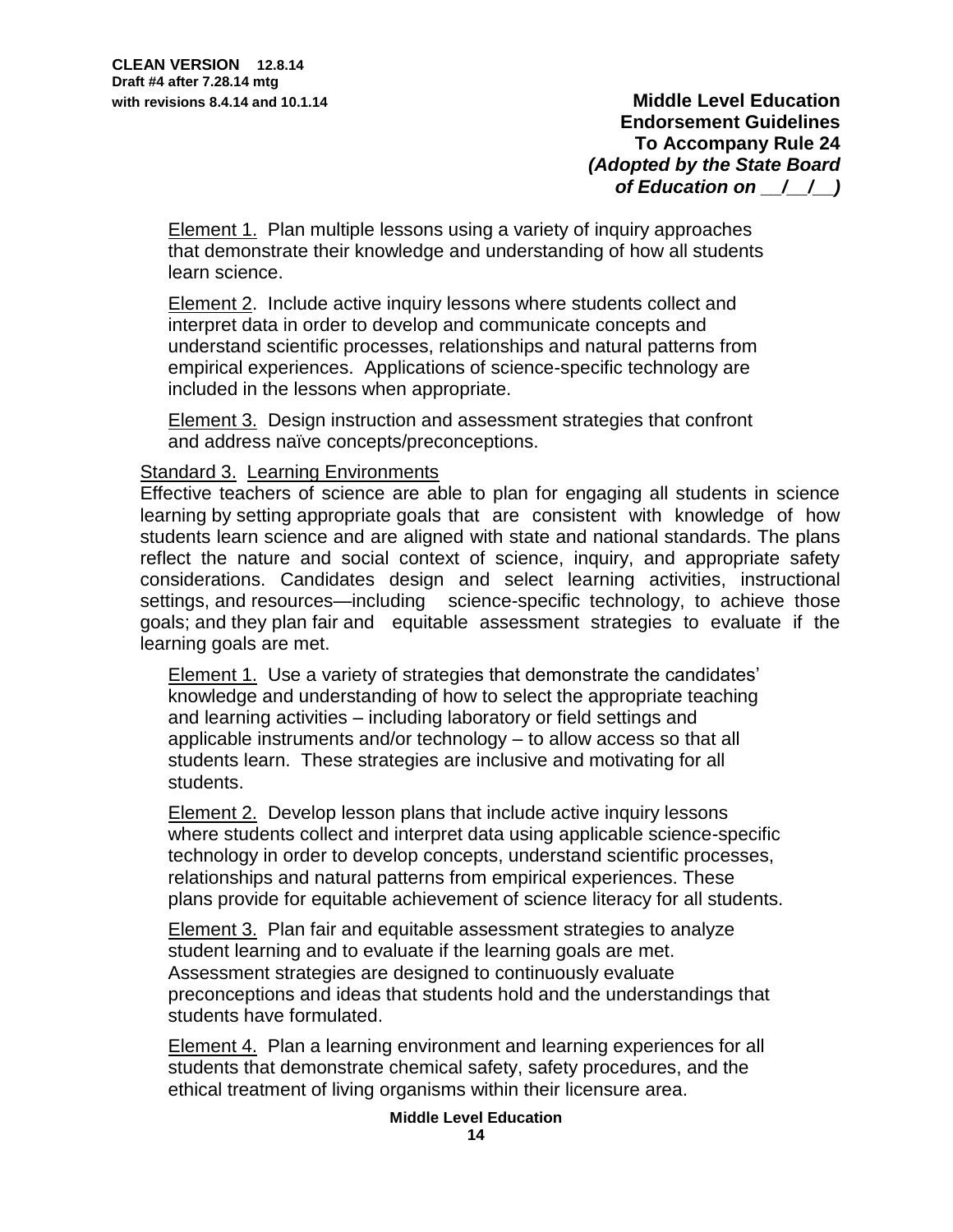## Standard 4. Safety

Effective teachers of science can, in a middle level classroom setting, demonstrate and maintain chemical safety, safety procedures, and the ethical treatment of living organisms needed in the middle level science classroom.

**Element 1.** Design activities in a middle level classroom that demonstrate the safe and proper techniques for the preparation, storage, dispensing, supervision, and disposal of all materials used within their subject area science instruction.

Element 2. Design and demonstrate activities in a middle level classroom that demonstrate an ability to implement emergency procedures and the maintenance of safety equipment, policies, and procedures that comply with established state and/or national guidelines. Candidates ensure safe science activities appropriate for the abilities of all students.

Element 3. Design and demonstrate activities in a middle level classroom that demonstrate ethical decision-making with respect to the treatment of all living organisms in and out of the classroom. They emphasize safe, humane, and ethical treatment of animals and comply with the legal restrictions on the collection, keeping, and use of living organisms.

## Standard 5. Impact on Student Learning

Effective teachers of science provide evidence to show that middle level students' understanding of major science concepts, principles, theories, and laws have changed as a result of instruction by the candidate and that student knowledge is at a level of understanding beyond memorization. Candidates provide evidence for the diversity of students they teach.

Element 1. Collect, organize, analyze, and reflect on diagnostic, formative, and summative evidence of a change in mental functioning demonstrating that scientific knowledge is gained and/or corrected.

Element 2. Provide data to show that middle level students are able to distinguish science from nonscience, understand the evolution and practice of science as a human endeavor, and critically analyze assertions made in the name of science.

Element 3. Engage students in developmentally appropriate inquiries that require them to develop concepts and relationships from their observations, data, and inferences in a scientific manner.

## Standard 6. Professional Knowledge and Skills

Effective teachers of science strive continuously to improve their knowledge and understanding of the ever changing knowledge base of both content and science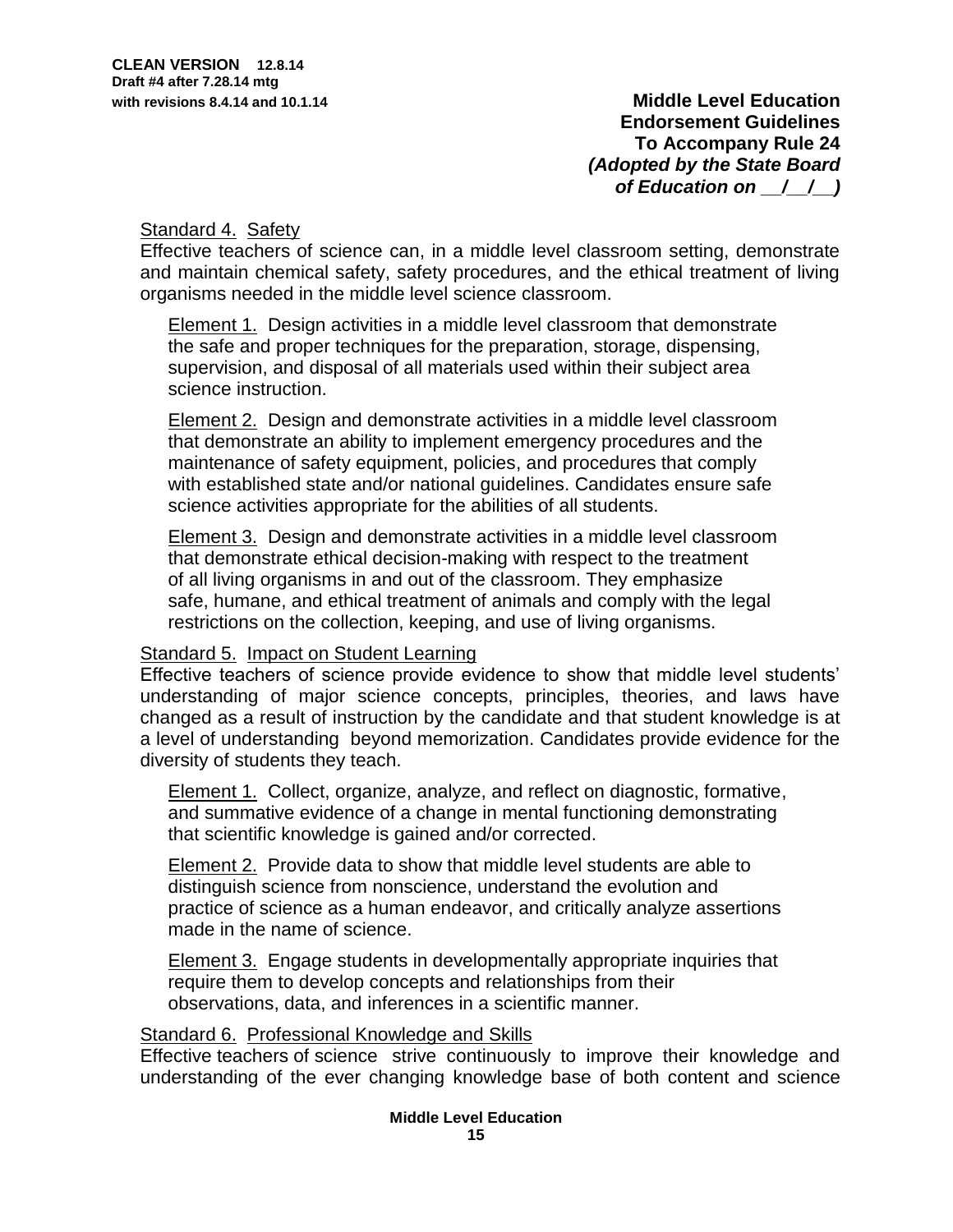pedagogy, including approaches for addressing inequities and inclusion for all students in science. They identify with and conduct themselves as part of the science education community.

Element 1. Engage in professional development opportunities in their content field such as talks, symposiums, research opportunities, or projects within their community.

Element 2. Engage in professional development opportunities such as conferences, research opportunities, or projects within their community.

## **4. Social Sciences**

Standard 1. The middle level teacher candidate will demonstrate knowledge and understanding of the four major 'motifs' or concerns of young adolescents and make connections with the social sciences to address those 'motifs', which include:

- 1) To meet students' concern with self, including development of self-esteem and a strong sense of identity, the teacher candidate will:
	- a. Acquire appropriate skills and attitudes to be a lifelong learner;
	- b. Communicate effectively;
	- c. Conduct activities necessary for research, critical thinking, and problem solving;
	- d. Recognize and capitalize upon the relationships between school subjects, as well as integrate experiences with academic knowledge;
	- e. Gain awareness through the use of primary sources.
- 2) To meet students' concern for right and wrong and development of ethics, the teacher candidate will:
	- a. Show a strong commitment to democratic values and ethical standards;
	- b. Think critically and analyze one's own thoughts and actions.
- 3) To meet students' concern for others and development of group and other- centeredness, the teacher candidate will:
	- a. Function effectively as a member of a variety of political, economic, and social groups such as the family, marketplace, and the community;
	- b. Show efficacy in analyzing and participating in contemporary affairs, public policy matters, and global issues;
	- c. Understand the significance of the past to one's own life and to current social issues.
- 4) To meet students concern for the world and development of a global perspective, the teacher candidate will:
	- a. Demonstrate respect for cultural diversity, knowledge of diverse cultures, and intercultural competencies;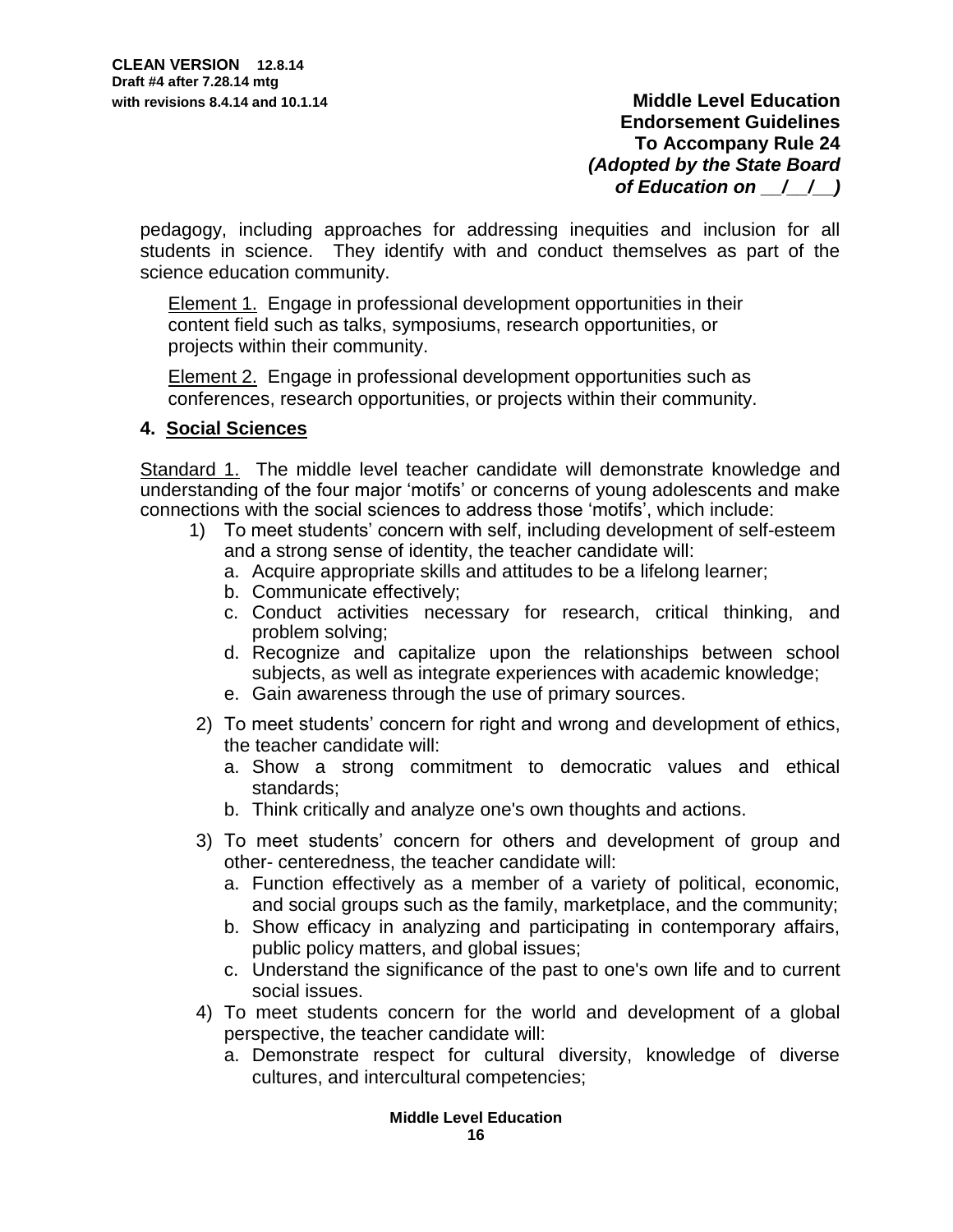- b. Understand and appreciate the delicate relationship between humans and the natural world;
- c. Demonstrate knowledge of temporal and spatial relationships and of the world as a dynamic system.

Standard 2. The middle level teacher candidate will demonstrate knowledge and an understanding of the unifying concepts and processes of the social sciences, including being able to:

- 1) Communicate The teacher candidate will:
	- a. Listen, read critically, interpret, translate, and express ideas and information in both group and interpersonal communication.
- 2) Inquire The teacher candidate will:
	- a. Formulate and clarify questions, investigate problems, and develop rational conclusions supported by evidence.
	- b. Recognize there are various perspectives in the area of inquiry.
	- c. Recognize there is bias in others and themselves.
	- d. Recognize the value of critical and creative thinking.
- 3) Participate The teacher candidate will:
	- a. Act both individually and collaboratively in order to solve problems, make decisions, and negotiate and enact plans for action in ways that respect and value the customs, beliefs, and practices of others.
	- b. Take responsibility for individual and group work.
	- c. Respond to class, school, community, state, or national public issues.
	- d. Value the importance of taking action to support reasonable citizenship.

Standard 3. The middle level teacher candidate will demonstrate knowledge and an understanding of empowering and engaging social studies teaching which includes:

- 1) Providing meaningful experiences, which encourage students to learn through purposeful experiences, designed around stimulating ideas, social issues and themes, and discourages the memorization of disconnected pieces of information.
- 2) Providing significant experiences which are student-centered, age appropriate, and centered around truly significant events, concepts, and principles that students need to know and apply in their everyday lives.
- 3) Providing challenging experiences, which involve modeling high expectations for their students and themselves, promoting a thoughtful approach to inquiry, and demanding well-reasoned arguments.
- 4) Providing active experiences which encourage students to assume increasing responsibility for managing their own learning. Exploration, investigation, critical and creative thinking, problem solving, discussion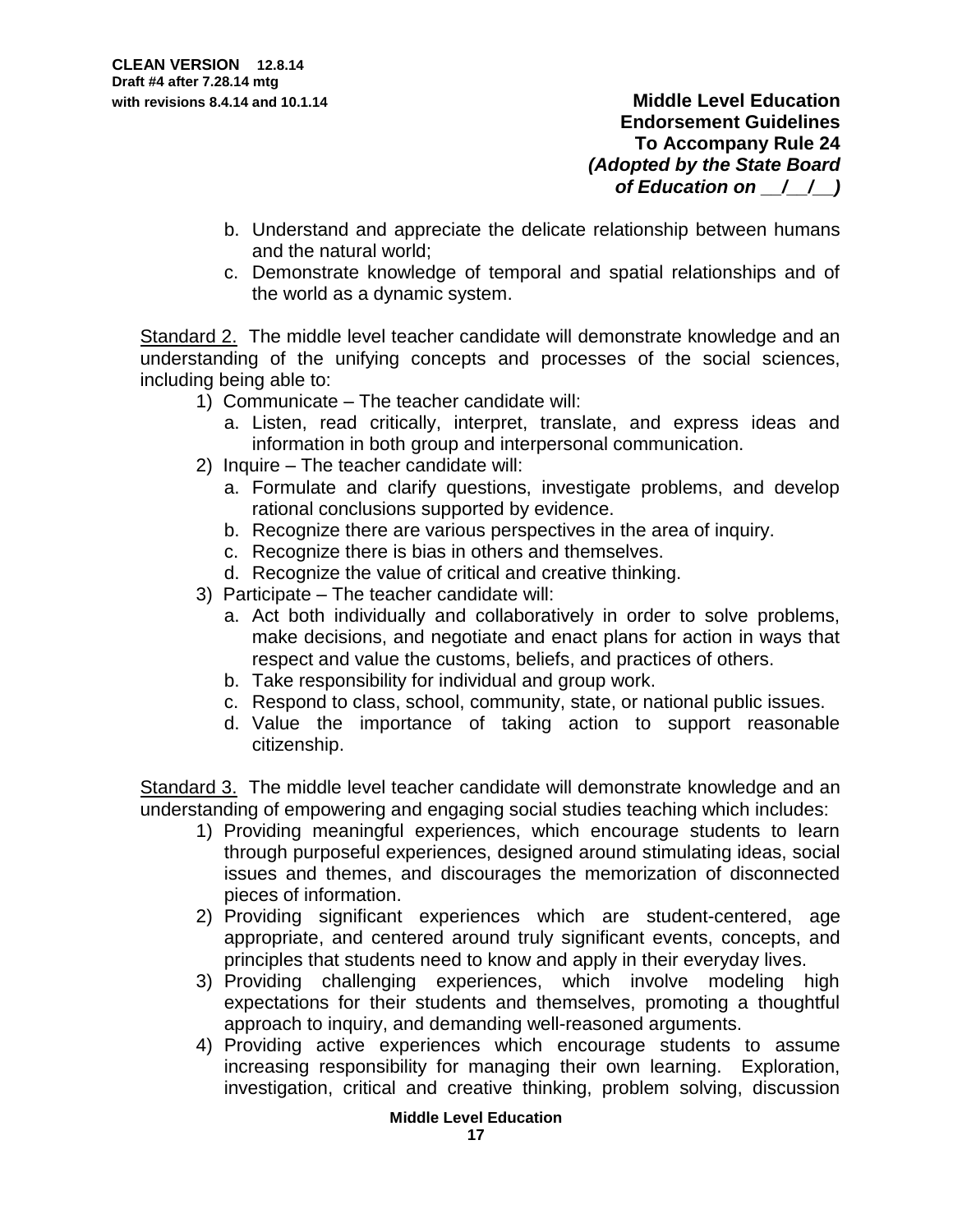> and debate, and reflection are essential elements of this principle. This active process of constructing meaning encourages lifelong learning.

- 5) Providing integrative social studies instruction, which crosses disciplinary borders to explore issues and events, while using and reinforcing informational, technological, and application skills. This approach facilitates the study of the cultural and physical environment by making appropriate, meaningful, and evident connections to the human disciplines and to the concepts of time, space, continuity, and change.
- 6) Providing issues-based social studies which considers the ethical dimensions of issues and addresses controversial topics. It encourages consideration of opposing points of view, respect for well-supported positions, sensitivity to cultural similarities and differences, and a commitment to social responsibility and action.

Standard 4. The middle level teacher candidate will demonstrate knowledge and understanding of the learning context in the middle grades social studies classroom that is inclusive and inviting; emphasizes respect for diversity; encourages engagement and interactivity; uses relevant and significant resource-based learning; expands literacy through social studies; integrates technology and social studies; applies a variety of research-based instructional approaches and strategies; and assesses and evaluates student learning using a variety of research-based assessment strategies.

Standard 5. The middle level teacher candidate will demonstrate a knowledge and understanding of and be able to teach the following social science disciplines at the middle level:

- 1) Civics
	- a. Develop and apply knowledge of responsible citizenship within local, state, and national levels, including constitutional government, citizen rights and responsibilities, political processes, public policy, and judicial systems.
- 2) Economics
	- a. Develop and apply knowledge of economic decisions within the American economy and the impact within local, state, national, and international levels, including marketplace operation, economic structure, role of government, and personal finance.
- 3) Geography
	- a. Develop and apply spatial perspective and geographic skills to make informed decisions regarding issues and current events at local, state, national and international levels, taking into account the world in spatial terms, places and regions, physical systems,